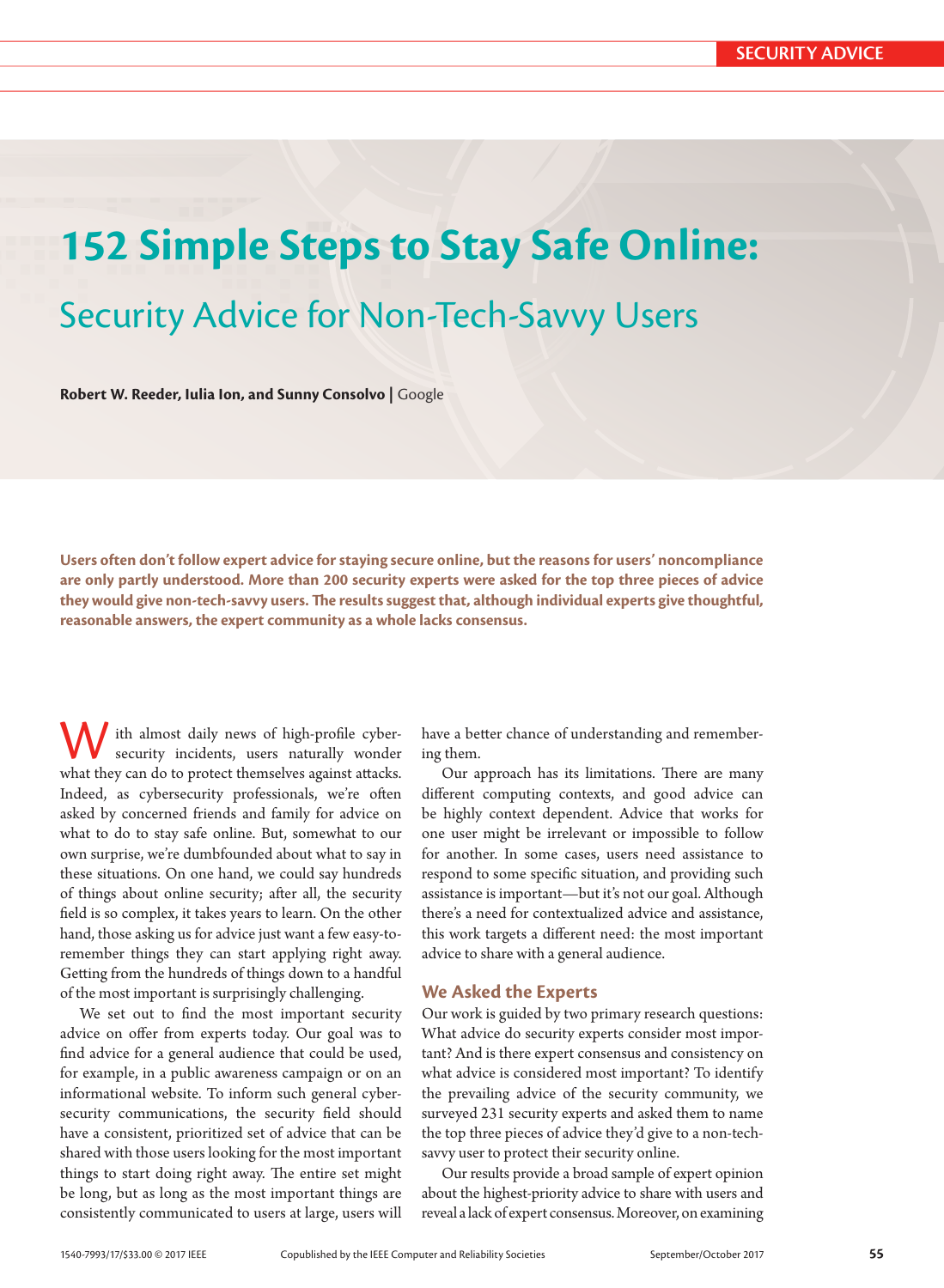the advice we collected more closely, we found several areas with confusing advice variants (for instance, not clicking on links in email from unknown sources versus not clicking links in email at all). Although almost all of the thoughtful advice we received makes sense in isolation, the security expert community isn't in agreement on how to prioritize the set of advice as a whole or on how to resolve confusing variants in the set. It's understandable if users are confused about what to do; even experts, as a feld, don't seem to agree.

Although the question of what advice to give seems fundamental to online security, we identify some clear problems with the existing set of expert advice. We acknowledge that arriving at consensus about the right set of advice is quite difficult, and we don't solve that problem in this article. Instead, we contribute

- data on existing expert opinion on what security advice to give to nonexpert users,
- an analysis of the consensus and consistency of the overall set of advice we found, and
- identifcation of the problem that the set of the most important security advice isn't widely agreed on.

#### **Background and Related Work**

Although we're not aware of past research that has evaluated the state of security advice as a whole, there has been extensive research on advice in specifc areas and users' struggles to follow it. We give a brief overview of sources of security advice and research on users' compliance with it.

A great deal of security advice is available to those looking for it. Many service providers, enterprises, universities, and other organizations offer advice in the form of tips and training on how to stay safe online. One of the most comprehensive and authoritative sources of advice intended for nontechnical users is provided by US-CERT (www.us-cert.gov/ncas/tips), which by our count spans 57 pages and offers 534 individual pieces of advice. Recommendations range from common advice like "keep your antivirus sofware current" to less common advice like "consider challenging service providers that only use passwords to adopt more secure methods." With such a large set of advice, it might be unclear to many users where to get started, to whom the advice applies, and why following the advice will help.

Past research on security advice and users' security behaviors suggests that there's an opportunity for advice to change behavior for the beter but also a need to limit, prioritize, and beter communicate the advice.

#### **Opportunity to Change Behavior**

If users weren't willing or able to take any security measures, formulating good advice would be a moot issue. However, past work has found that users do have some, albeit limited, willingness and ability to follow good security practices. We surveyed security experts and nonexperts about their security practices and found that nonexperts clearly do follow security practices, but often not the same ones experts do.<sup>1</sup> These findings suggest a need to better communicate expert practices and advice to nonexperts. Rick Wash examined users' reactions to 12 common pieces of security advice and found that users would follow some diligently while ignoring others, depending on their mental models of security.<sup>2</sup> In a previous study, we found that users—at least those who've experienced an account hijacking—generally accept some responsibility for protecting their online accounts and acknowledge their role in security behaviors like selecting and protecting passwords.<sup>3</sup>

#### **Need to Limit, Prioritize, and Communicate**

Cormac Herley argues that users often reject security advice because the cost of following all commonly given security advice is much greater than the cost of the relatively few low-frequency attacks that succeed.<sup>4</sup> He argues in another work that, for security advice, "more is not the answer" but acknowledges that some advice is probably needed.<sup>5</sup>

How advice is communicated is a critical part of getting users to follow it. Emilee Rader and her colleagues show that people learn lessons about security via stories they hear, that these lessons can change behavior, and that stories might thus be an efective way to communicate advice to users.6

#### **Methodology**

We conducted an online survey of security experts about the security advice they would share with non-techsavvy users. We used Google Forms (www.google.com /forms/about) to write and host the survey, which ran from February through June 2014. We recruited security experts via the Google Online Security Blog<sup>7</sup>—a public blog that is published by Google and widely read by security experts and enthusiasts—and by promoting the survey through our social media accounts. Participation in the survey was voluntary, and we didn't provide compensation. We considered a "security expert" to be anyone who reported having at least fve years of experience working in or studying computer security. Our results are based on responses from 231 such expert respondents.

#### **Survey Content**

The survey started with the following single, open-ended question:

*What are the top three pieces of advice you would give to a non-tech-savvy user to protect their security online?*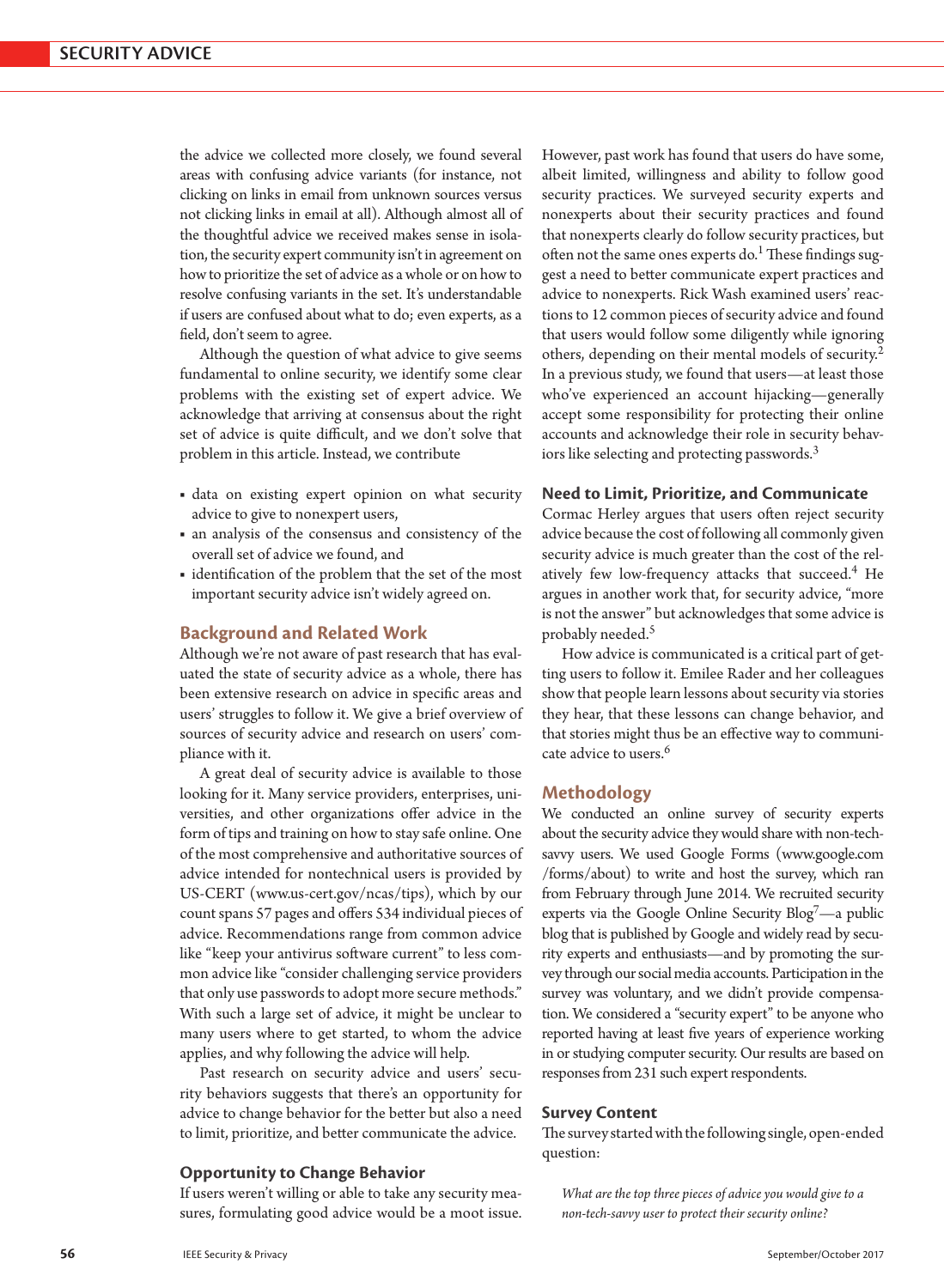The survey also asked demographic questions, quality-assurance questions, and a series of other questions, which are reported in our work comparing expert and nonexpert security practices.<sup>1</sup>

We chose to elicit qualitative, freeform responses to our top-three-advice question, rather than the quantitative responses that multiple choice or Likert-scale questions would provide. Qualitative data can be difficult to analyze and introduces risks of subjective interpretation by experimenters, but it maximized our chances of getting experts' unvarnished opinions.

We received 245 responses to our survey from experts meeting our criteria of fve years or more of security experience. Of these, we eliminated 14 from analysis for incorrectly answering two or more of our four quality-assurance questions.

#### **Security Expert Demographics**

Security professionals often have demanding jobs and are highly paid, so we expected a small sample, perhaps a few dozen, to be willing to complete our survey for free. Ultimately, many security experts responded, giving us a sample size and diversity that exceeded our expectations.

Respondents reported diverse geographies, workplaces, and job titles. While 47 percent of respondents were from the US, others were from 25 countries around the world, including, in order of frequency, the UK, Germany, Australia, Japan, India, Israel, and South Africa. In a check-all-that-apply question, 69 percent reported working in industry, 15 percent in academia, 13 percent self-employed, 11 percent in government, and 7 percent in corporate research labs. Respondents reported a vast range of job titles in information security including chief executive officer, chief information security officer, consultant, graduate student, IT specialist, network administrator, security researcher, sofware engineer, and whitehat hacker.

Of the 231 respondents in our sample of experts, 4 percent were female. Ages ranged from 18 to over 65, with 2 percent in the 18–24 range, 30 percent in the 25–34 year-old range, 32 percent in the 35–44 range, 18 percent in the 45–54 range, 9 percent in the 55–64 range, 3 percent over 65, and 5 percent not providing their age.

#### **Coding Procedure**

We analyzed freeform responses to the top-three-advice question using a general inductive approach.<sup>8</sup> Two of the authors served as raters. The two raters, working independently, read a subset of the responses and proposed codes for common responses. They then met to discuss the codes and agreed on an initial codebook. Having formed an initial set of codes, the raters split

up the data and began coding responses independently. They coordinated to add new codes to the codebook as needed. To assess interrater reliability, both raters independently coded the same subset of our data (10 percent of our sample) using the fnal codebook and achieved a Cohen's  $\kappa$  of 0.77, which is generally considered substantial agreement.<sup>8</sup>

#### **Ethics**

Only voluntarily provided survey data was collected and analyzed for this work. Our organization doesn't have an institutional review board (IRB), so the study wasn't subject to IRB review; however, multiple researchers who have received human subjects training reviewed the survey instrument prior to the experiment. Respondents weren't required or asked to identify themselves. Raw survey data access was restricted to investigators on the research team.

#### **Limitations**

Although the sample's size and diversity give us some confdence that it's representative of a large portion of the security expert community, our recruiting methods could introduce sample bias, as virtually all recruiting methods can. Because we recruited via the Google Online Security Blog, it's likely respondents are regular readers of the blog, so they might feel some loyalty to Google. For most security advice, this loyalty probably makes no diference, but some bias might be present in advice, such as the recommendation to use Chrome. We note, however, that some respondents recommended products made by other organizations as well.

#### **Results**

Having coded all survey responses, we deemed each code to represent a piece of advice. We assigned 837 codes to our 231 experts' responses (some responses were coded as providing more than three pieces of advice). Of these 837 pieces of advice, 152 were unique. Having found 152 unique pieces of advice, we then counted the frequency of each piece of advice received—that is, how many unique experts mentioned each piece of advice. Our frequency count of 68 for "use unique passwords," for example, means 68 unique experts mentioned that piece of advice. These frequency counts form the basis of our results. Because we collected such a wide variety of advice, we assigned pieces of advice to categories to make the advice easier to understand and present. We then counted the number of unique experts giving at least one piece of advice in each category.

Table 1 shows the 45 pieces of advice (of the 152 total pieces of advice) that were mentioned by four or more experts, grouped by category. Table 2 provides examples of quotes that were coded as some of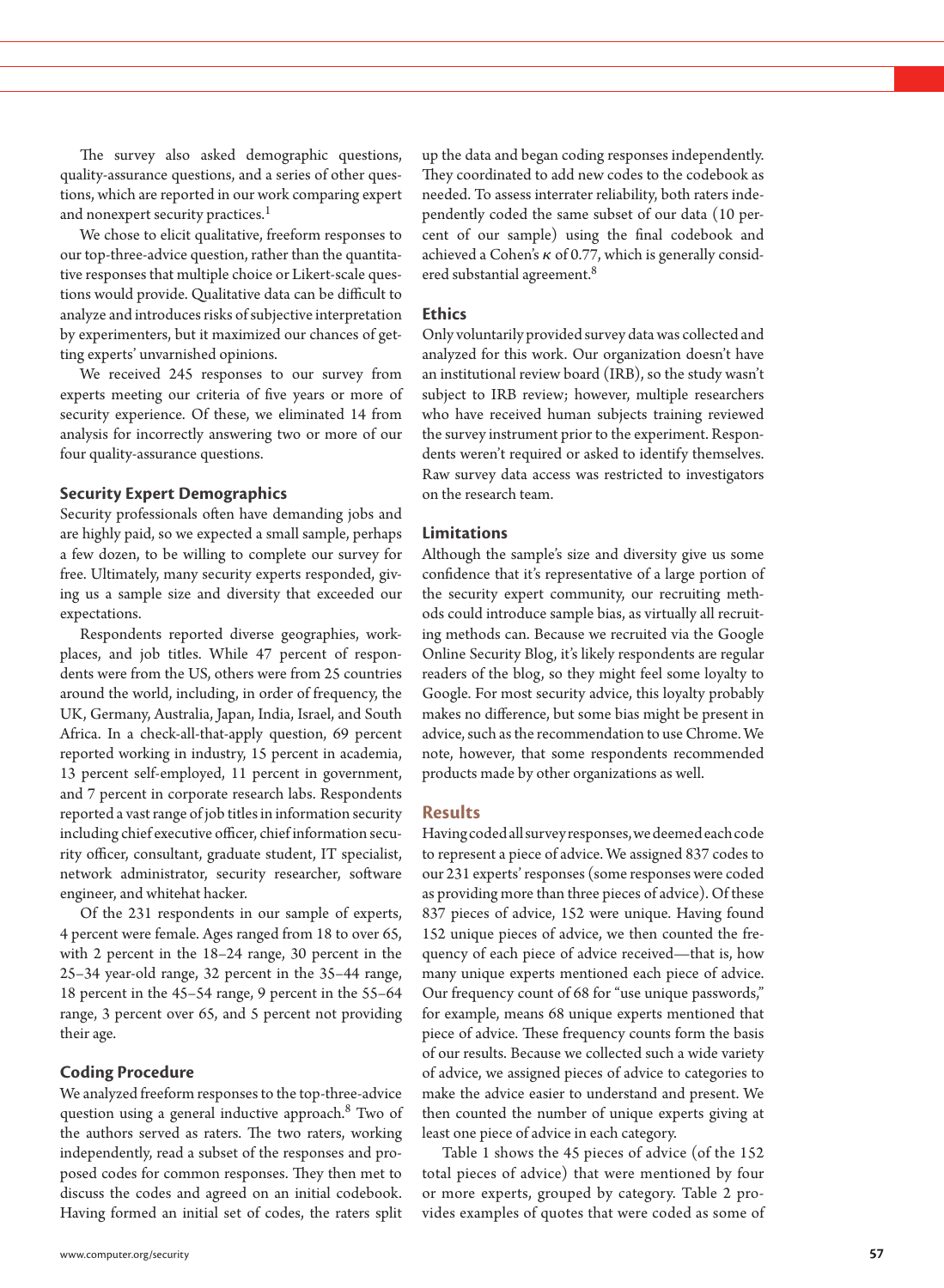## **Table 1. Te 45 pieces of advice that at least four respondents mentioned.**

| <b>Advice</b>                                  | Count           | <b>Representative quotes</b>                                                                              |
|------------------------------------------------|-----------------|-----------------------------------------------------------------------------------------------------------|
| <b>Account security</b>                        | 128             |                                                                                                           |
| Use unique passwords                           | 68              | Different passwords everywhere.<br>Do not reuse passwords on multiple sites.                              |
| Use strong passwords                           | 58              | Choose a strong password.<br>Complex password for every site.                                             |
| Use multifactor authentication                 | 36              | Enable multifactor authentication features, if available.                                                 |
| Use a password manager                         | 33              | Forget your password—use a password manager to remember it for you.                                       |
| Use a passphrase                               | $7\overline{ }$ | Use a passphrase.<br>Use long-form plain language passwords.                                              |
| Write passwords down                           | 5               | Write them down in a notebook and keep it safe.                                                           |
| Other account security                         | 24              | Routinely change passwords.<br>Don't leave a shared computer logged in as you.                            |
| <b>Updates</b>                                 | 97              |                                                                                                           |
| Keep systems and software up to date           | 90              | Always be updating (OS and applications).<br>Patch, patch, patch.                                         |
| Use automatic updates                          | 19              | Activate autoupdate.                                                                                      |
| Other updates                                  | $\mathbf{0}$    |                                                                                                           |
| <b>Browsing habits</b>                         | 76              |                                                                                                           |
| Use HTTPS                                      | 24              | Use HTTPS if available.<br>Watch for and understand why HTTPS is important.                               |
| Be careful/think before you click              | 19              | Think before you click.<br>Be careful what you click on.                                                  |
| Check URL for expected site                    | 11              | Always look at the URL bar to confirm that it's the right site.                                           |
| Check the hyperlink before you click           | 8               | Examine a link before you click it.<br>Compare links via mouse hover with printed link.                   |
| Sensitive info only over HTTPS                 | 6               | Check for HTTPS every time you provide personal/sensitive data.                                           |
| Check for lock icon                            | 5               | Look for the lock.                                                                                        |
| Pay attention to security warnings             | 5               | Don't click through security warnings.<br>Don't ignore security warnings-they are there for a reason.     |
| Check for HTTPS in the URL                     | $\overline{4}$  | Check for a green HTTPS to the left of the domain name.                                                   |
| Visit only reputable websites                  | 4               | Don't enter sites whose reputation isn't clearly (and positively) assessed in a public<br>database.       |
| Other browsing habits                          | 19              | Take the time to read before clicking.<br>Check SSL certificates.                                         |
| <b>Email habits</b>                            | 59              |                                                                                                           |
| Don't open unexpected attachments              | 19              | If you didn't ask for the attachment, don't open it.                                                      |
| Don't click links in emails at all             | 11              | Never click on a link in an email.                                                                        |
| Don't click links in email from unknown sender | $\overline{9}$  | Don't click on links or images in an email from an unknown source.                                        |
| Be suspicious of email in general              | 7               | Don't trust email.<br>Be skeptical about email.                                                           |
| Be alert for phishing emails                   | 5               | Beware spam and phishing emails.<br>Don't fall for phishing attempts.                                     |
| Beware emails requesting private data          | 5               | No legitimate financial institution will ask for your personal or financial information<br>through email. |
| Be suspicious even of email from known sender  | $\overline{4}$  | Don't blindly trust every message even if it came from someone you know and trust.                        |
| Be suspicious of links in email                | $\overline{4}$  | Be careful following links, especially in email.                                                          |
| Other email habits                             | 19              | If a message you receive seems strange, pick up the phone and verify it.                                  |
| <b>Mindfulness</b>                             | 42              |                                                                                                           |
| Be suspicious in general                       | 16              | Be skeptical.<br>Always be suspicious; don't trust everybody.                                             |
| Too good to be true probably is                | 15              | If it seems too good to be true, it likely is.<br>Be aware of "too-good-to-be-true" offers.               |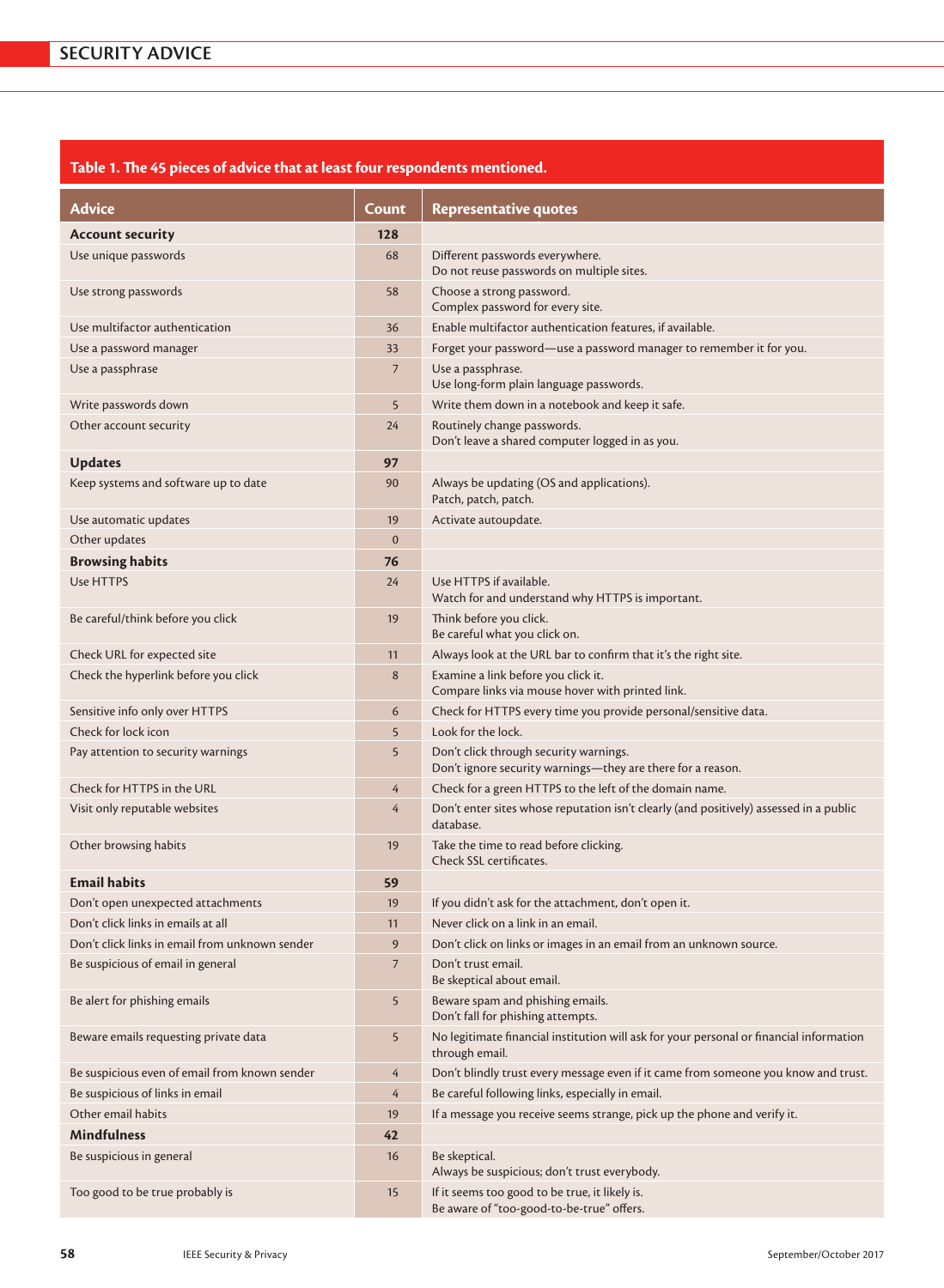### **Table 1. Te 45 pieces of advice that at least four respondents mentioned.**

| <b>Advice</b>                           |                |                                                                                                      |
|-----------------------------------------|----------------|------------------------------------------------------------------------------------------------------|
|                                         | Count          | <b>Representative quotes</b>                                                                         |
| Apply real-world judgment online        | $\overline{4}$ | Common sense.<br>Think "would I do this out in the real world?"                                      |
| Other mindfulness                       | 19             | Stay alert, because you are in charge.<br>Assume you don't understand the risks.                     |
| <b>Antivirus</b>                        | 41             |                                                                                                      |
| Use antivirus software                  | 35             | Use antivirus/antimalware software.                                                                  |
| Keep antivirus software up to date      | 16             | Keep antimalware current.<br>Keep antivirus updated.                                                 |
| Other antivirus                         | $\overline{3}$ | Leverage two antivirus engines.                                                                      |
| <b>Privacy</b>                          | 30             |                                                                                                      |
| Limit personal information sharing      | 14             | Never give out personal information.<br>Share less.<br>Don't give out your email.                    |
| Be careful what you share               | 13             | Be wary of information you post on social media.                                                     |
| Other privacy                           | 5              | Remain anonymous as much as feasible and practicable.<br>Always browse in private mode.              |
| <b>Browser software</b>                 | 29             |                                                                                                      |
| Use Chrome                              | 13             | Use Chrome to browse the web.                                                                        |
| Use an ad blocker                       | 5              | Use a modern browser with an Adblock and Web Reputation add-on.                                      |
| Don't use Java                          | $\overline{4}$ | Disable Java browser plug-ins or uninstall Java.                                                     |
| Other browser software                  | 17             | Run NoScript browser add-on.<br>Disable third-party cookies.                                         |
| <b>Device security</b>                  | 24             |                                                                                                      |
| Don't run as admin                      | 12             | Limit privileges. Don't log in as an admin unless necessary.                                         |
| Do sensitive tasks on dedicated devices | $\overline{4}$ | Use separate devices for casual browsing  and sensitive ones.                                        |
| Do sensitive tasks on trusted devices   | $\overline{4}$ | Do online banking/purchases only on a trusted computer.                                              |
| Lock devices                            | $\overline{4}$ | Put passwords/PINs on all your devices.<br>Lock your phone.                                          |
| Other device security                   | $\mathbf{0}$   |                                                                                                      |
| Software security                       | 22             |                                                                                                      |
| Use only software from trusted sources  | 20             | Execute only software coming from reputable websites.                                                |
| Other software security                 | $\overline{2}$ | Only install software you absolutely need.                                                           |
| <b>Network security</b>                 | 15             |                                                                                                      |
| Don't trust open networks               | $\overline{4}$ | Don't use free/open Wi-Fi.<br>Don't trust open networks or three-party networks; this can be unsafe. |
| Other network security                  | 11             | Use a VPN service.<br>Keep your firewall turned on.<br>Use a hardware firewall at home.              |
| <b>Backups</b>                          | 10             |                                                                                                      |
| Back up your data                       | 10             | Back up your data; nothing beats a good backup.<br>Always back up your data.                         |
| Other backups                           | $\mathbf{0}$   |                                                                                                      |
| <b>Education</b>                        | 11             |                                                                                                      |
| Learn about security                    | $\overline{4}$ | Educate yourself on common security problems.                                                        |
| Seek expert help when needed            | $\overline{4}$ | Get help if you are uncertain-quickly.<br>If in doubt, ask.                                          |
| Other education                         | $\overline{3}$ | Be aware of why your computer asks you for permission or passwords.                                  |
| OS and platform                         | 9              |                                                                                                      |
| Use an uncommon OS                      | $\overline{4}$ | Using a less-common OS makes you less likely to be attacked.                                         |
| Other OS and platform                   | 5              | If you know how to deal with virtual machines, use them.<br>If possible, use Linux.                  |
| Other                                   | 34             |                                                                                                      |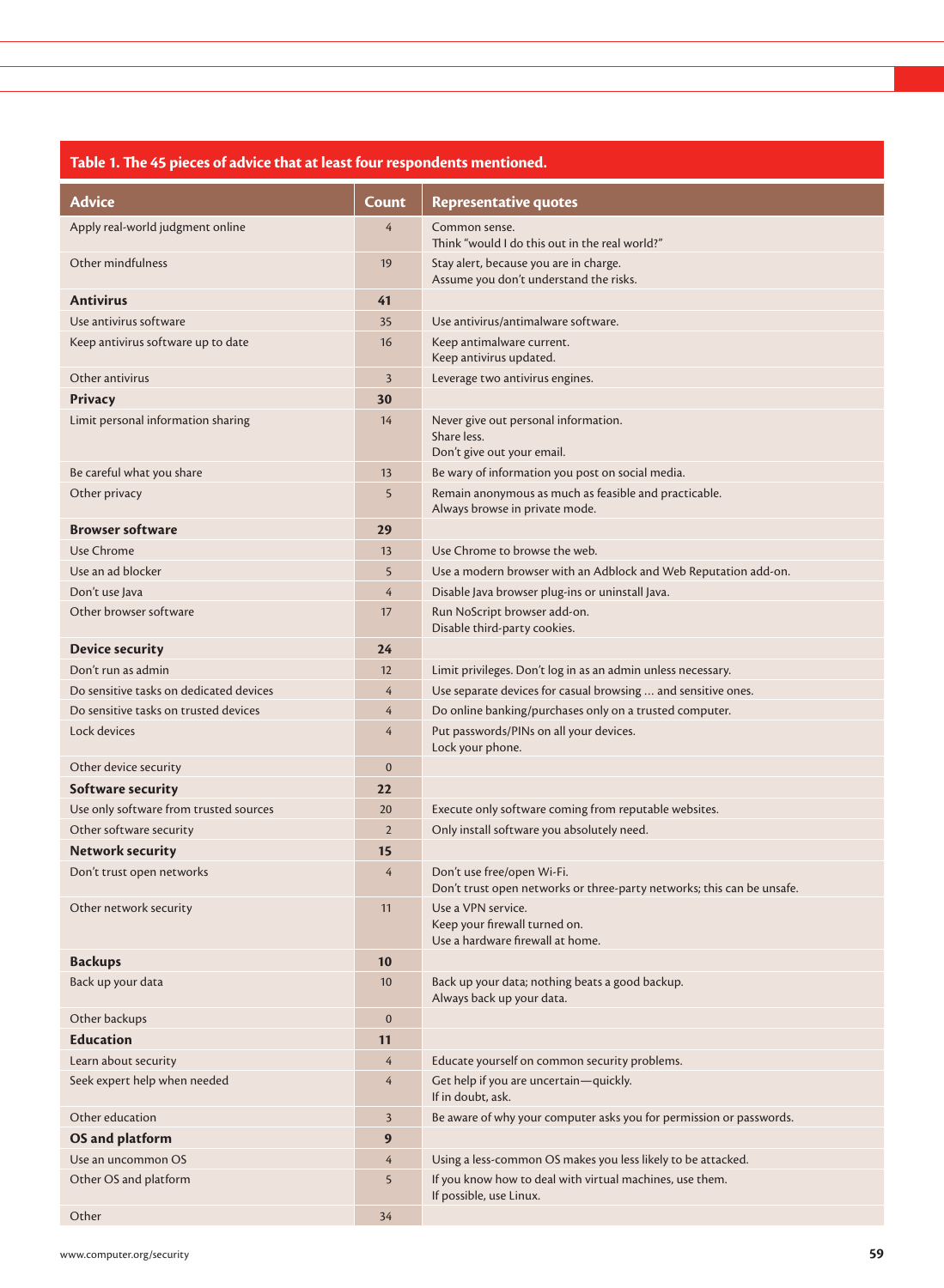| Table 2. Examples of less common advice provided by respondents.                                                |  |  |
|-----------------------------------------------------------------------------------------------------------------|--|--|
| Always browse in private mode, and delete cache after each browsing session.                                    |  |  |
| Always double-check the source of an email (the sender).                                                        |  |  |
| Disable root certificates for entities that you would be alarmed to see certifying your bank's login page.      |  |  |
| Don't write down passwords.                                                                                     |  |  |
| Don't add absolute strangers to your social media accounts.                                                     |  |  |
| Don't click on ads.                                                                                             |  |  |
| Don't look for porn.                                                                                            |  |  |
| If you notice anything suspicious, report it appropriately.                                                     |  |  |
| If you travel, use the Tor browser from your encrypted hard drive.                                              |  |  |
| Install Microsoft EMET (Enhanced Mitigation Experience Toolkit) and turn the systemwide settings up to maximum. |  |  |
| Let Gmail render your mail attachments instead of opening them locally.                                         |  |  |
| Make sure to set up account recovery options for your Google account.                                           |  |  |
| Never install or upgrade software from a popup screen.                                                          |  |  |
| Unless you really know what you're doing, you're better off with documents in the cloud.                        |  |  |

the 107 pieces of advice mentioned by three or fewer experts.

Our 837 codes assigned to 231 responses gives an average of 3.26 (with a standard deviation of 1.24) codes assigned per response. Even though the top-threeadvice question asked for three pieces of advice, some responses received either more than or fewer than three codes, either because respondents deliberately provided a number other than three pieces of advice, or because the advice a respondent provided as one piece received more than one code (for example, we assigned "make sure your computer and its antivirus sofware are kept up to date" codes for "keep systems and sofware up to date" and "keep antivirus software up to date").

In cases in which related advice was given at diferent granularity levels, for example, "be suspicious in general" versus "be suspicious of links in email," we strove to create codes that stayed true to the literal responses from respondents. In these cases, we assigned diferent codes to both the more generic and the more specifc pieces of advice. We elaborate on this issue further in the discussion on generic versus specifc advice.

#### **Advice Collected, by Category**

We grouped the pieces of advice into 15 categories. In order of the number of unique experts mentioning at least one piece of advice in the category, these categories were account security, updates, browsing habits, email habits, mindfulness, antivirus, privacy, browser security, device security, software security, network security, backups, education, OS and platform, and other.

Pieces of advice mentioned by three or fewer experts fall into either category-specifc "other" advice, or the general "other" category for advice that matched none of the 14 established categories. Category counts shown in Table 1 are unique experts mentioning at least one piece of advice in the category.

#### **Most-Mentioned Advice**

As Table 1 shows, the top three pieces of advice the security expert community would give to a non-tech-savvy user are "keep systems and software up to date," "use unique passwords," and "use strong passwords." However, we caution against prioritizing the entire set of advice strictly by rank-ordering the advice by the count of experts who mentioned it. The problem with this approach is that we didn't ask experts to compare one piece of advice against another; we simply asked each individual for his or her own version of the top three. In any case, Table 3 shows the 10 (11 actually, because there is a three-way tie for ninth) most-mentioned pieces of advice, with number of respondents mentioning them.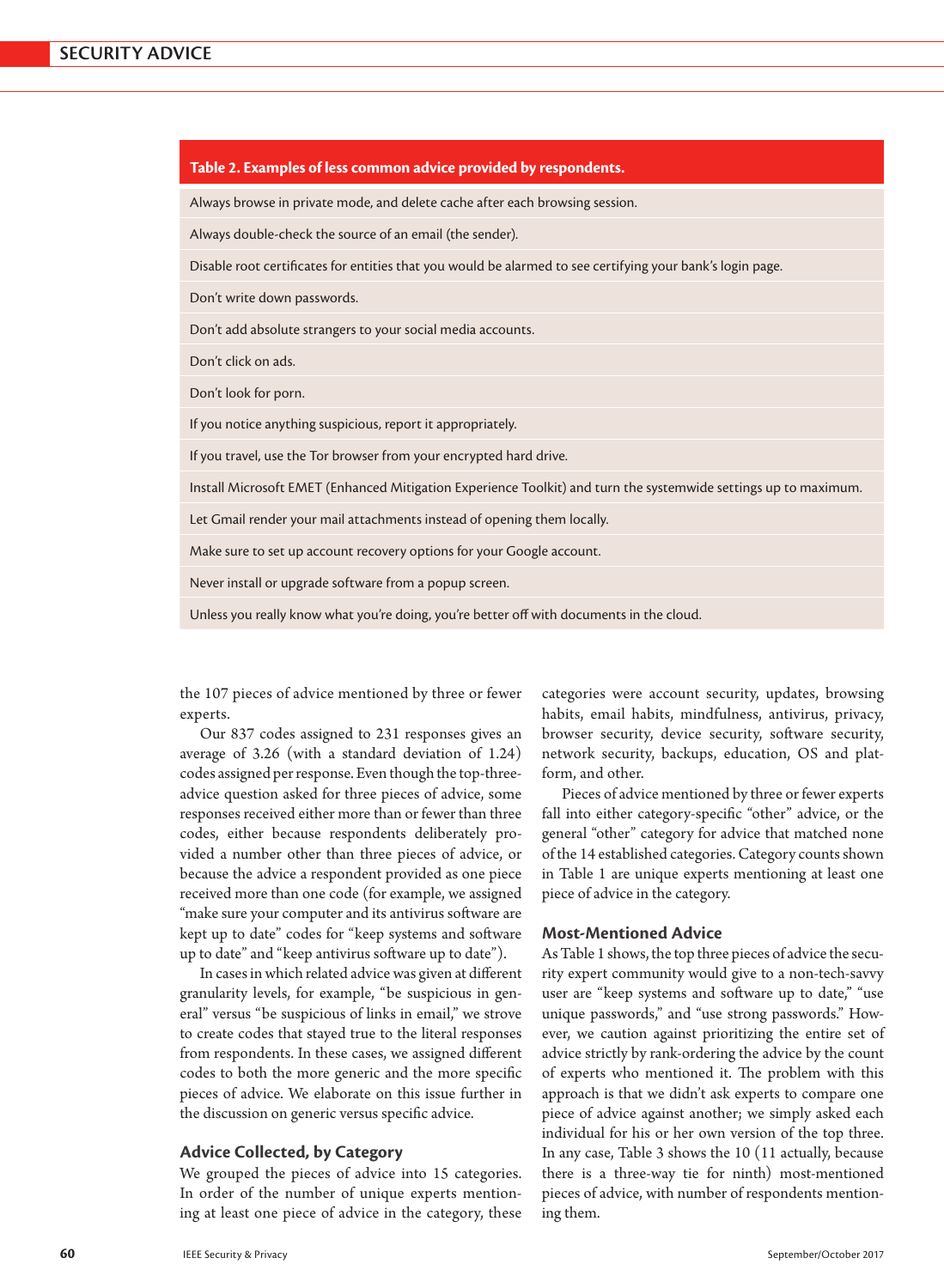#### **Discussion**

Our results give a sense of the security expert community's overall thoughts on the most important advice today. Much of the advice we collected is familiar, and almost all of it seems reasonable in isolation. It appears that expert respondents to our survey gave thoughtful and sensible responses. But our fnding that there are 152 pieces of advice spread across 15 categories suggests a wide breadth of security advice that experts consider important to follow. Just considering these numbers, it's perhaps unsurprising that users don't follow all the advice on ofer—there's a lot of it, it spans diverse areas, and it's not clear where to start. Users are probably not receiving a consistent message on what's most important and exactly what to do in each area.

We start our discussion by establishing criteria for what makes good general advice. We then report a series of observations about the advice we collected, discuss challenges with creating good advice, and suggest ways in which the set of advice as a whole might be improved.

#### **Criteria for Good General Advice**

We guide our discussion of the advice we found and the potential for improving it by frst establishing four criteria that good general advice should meet. These criteria are drawn from work in public awareness communications, which highlights the need for advice that users believe will work (our *efective* criterion), that users can actually do (our *actionable* criterion), and that is understandable (our *consistent* and *concise* criteria).9

**Efective.** Good advice, if followed by a user, should actually improve the user's security situation and lead to better security outcomes. Almost all the advice we collected in this study (see Tables 1 and 2) seems efective against some security threat. Doing almost any of the actions advised by security experts (for instance, using strong passwords) should help improve users' online security.

**Actionable.** Good advice should be easy for a user to remember and apply when needed, and it shouldn't overly interfere with a user's primary goals. Advice that requires excessive skill (for instance, running a virtual machine), requires expert knowledge (for instance, requiring a user to judge something as "suspicious"), or excessively restricts user activity (for instance, "simply stay offline") might not be reasonably actionable for a user seeking general advice. Although most of the advice we collected is actionable (for instance, "use multifactor authentication"), some advice is less actionable (for instance, "be suspicious in general").

#### **Table 3. Ten most mentioned pieces of advice, coded.**

| <b>Advice</b>                          | <b>No. of respondents</b><br>who mentioned |
|----------------------------------------|--------------------------------------------|
| Keep systems and software up to date   | 90                                         |
| Use unique passwords                   | 68                                         |
| Use strong passwords                   | 58                                         |
| Use multifactor authentication         | 36                                         |
| Use antivirus software                 | 35                                         |
| Use a password manager                 | 33                                         |
| Use HTTPS                              | 24                                         |
| Use only software from trusted sources | 20                                         |
| Use automatic updates                  | 19                                         |
| Be careful/think before you click      | 19                                         |
| Don't open unexpected attachments      | 19                                         |

**Consistent.** Good advice should be both internally consistent—in that it shouldn't cause confusion with or subsume other advice in the whole set of advice—and presented consistently—in that it should be phrased similarly each time a user hears it and should change as litle as possible over time (as long as it remains efective). Consistency helps make advice easier for users to understand, remember, and follow. Looked at as a whole, the body of advice we collected wasn't consistent. The same advice was phrased differently by different participants, and a few pieces of advice were contradictory (for instance, "write passwords down" and "don't write down passwords").

**Concise.** The set of advice as a whole should be as small as possible. Less advice is easier for users to remember than more advice, and less advice to follow means it's easier to follow all of it. The ultimate goal of our work is to create more concise advice. Given that we found 152 pieces of advice in this study, future work is needed to distill the 152 pieces of advice and communicate to users the most important ones.

#### **Observations about Advice We Collected**

We point out several observations about the advice we collected. These observations arose as we considered how the advice as a set could better meet our criteria.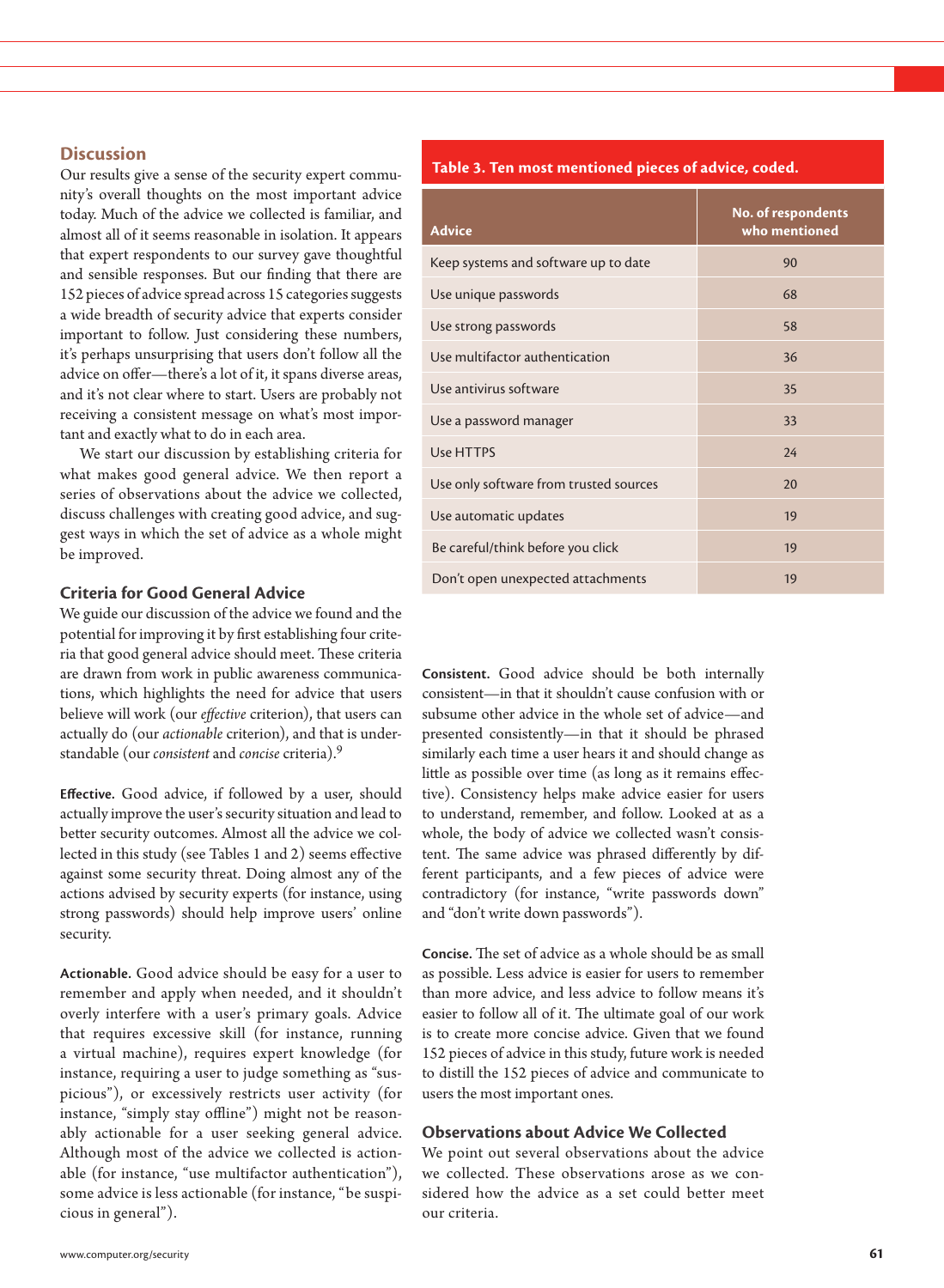**Consensus within categories.** Overall, we found a lack of consensus regarding the top three pieces of advice. But looking at our results by category, we fnd both pockets of consensus and pockets of divergence. Advice in the updates category was consistent that all sofware and systems should be kept up to date. The other common piece of advice in this category—to enable automatic updates—is clearly in service of the frst. Antivirus, privacy, sofware security, and backups were categories with similar levels of general consensus. However, categories like account security, browsing habits, email habits, mindfulness, and browser software contain numerous pieces of advice, many of them potentially confusing variants or hard-to-discern options. For example, account security contains advice to "use a password manager," "use a passphrase," and "write passwords down." These pieces of advice are all options for solving the same problem: helping a user set strong and unique passwords but still manage to recall them when needed. Each method has its pros and cons, as security experts know. But how is a security nonexpert to choose among these techniques? The nonexpert confronted with all three pieces of advice is likely to be confused.

**Tere's a lot of important advice.** We set out with a goal to fnd just a handful of the most important advice that could be communicated to users whenever we have a few moments of their atention. Given our fnding of a diverse range of advice, all of which is considered important by at least some experts, it might be the case that the security space is simply too complex for a small set of consistent advice to adequately protect the general user population. Perhaps advice communication efforts should focus not on communicating the same advice consistently to everyone, but on identifying particular audiences and customizing advice for each audience.

**From "set and forget" to near-constant vigilance.** Advice varies in the frequency with which it needs to be applied. Some is "set and forget"—it needs to be done once (or rarely) and can then be ignored—some is needed on occasion, and some requires near-constant vigilance. In the set-and-forget category are pieces of advice like "use antivirus sofware" and "use automatic updates." Good antivirus sofware or automatic updates should require litle user interaction afer they're initially set up. Advice needed on occasion includes advice related to choosing passwords and advice like "do sensitive tasks on dedicated devices" and "back up your data." Much advice requires ongoing vigilance, like most of the browsing habits, email habits, mindfulness, privacy, and education advice. Negative advice, like "don't run as admin" or "don't trust open networks," falls somewhere in between; it

should be noted once, then applied whenever an applicable situation comes up (like considering whether to use the Wi-Fi at a coffee shop).

In general, vigilance might require cognitive atention, so it can be difficult for users. Any advice that requires ongoing vigilance or frequent application should be given to users only if it has high efficacy.

**Generic versus specific.** Variants of advice in the same area often differed in their level of specificity. Some advice was quite generic, like "use HTPS," whereas other advice was more specifc, such as to "send sensitive info only over HTPS." Or, to compare respondents' quotes,

*Always browse with HTPS if you can*

represents a generic form of advice, whereas

*Always look out for the HTPS and padlock logo when entering credit card details*

represents a very specifc version of similar advice.

There are arguments in favor of both generic and specifc advice. Generic advice applies in more situations and to more users, whereas specifc advice is usually more clearly actionable. Non-tech-savvy users instructed to follow the generic advice, "always browse with HTPS" would have to learn what HTPS is and how to determine whether they're browsing with it. However, users instructed to follow the more specifc "look for the padlock when entering credit card details" would already have a way to determine whether HTPS is in use, but might fail to apply that knowledge when entering sensitive data other than credit card details.

Generic advice can help keep the overall set of advice concise, because it doesn't require enumerating every situation in which the advice should apply and every detail of how to apply the advice. However, generic advice might require skills and judgment that non-techsavvy users haven't developed well, such as the advice to "use only sofware from trusted sources," which requires careful judgment about how to determine the source of the software and which should be trusted.

Given the merits of both generic and specifc advice, balancing them is important. Sometimes, it might be possible to combine them by offering the generic advice followed by specifc instructions on how to implement it, for instance, "Always browse with HTPS if you can; to check for an HTPS connection, look for the padlock logo in the browser's address bar."

**Realistic for users to follow.** Some advice we collected is likely not actionable because users can't follow it,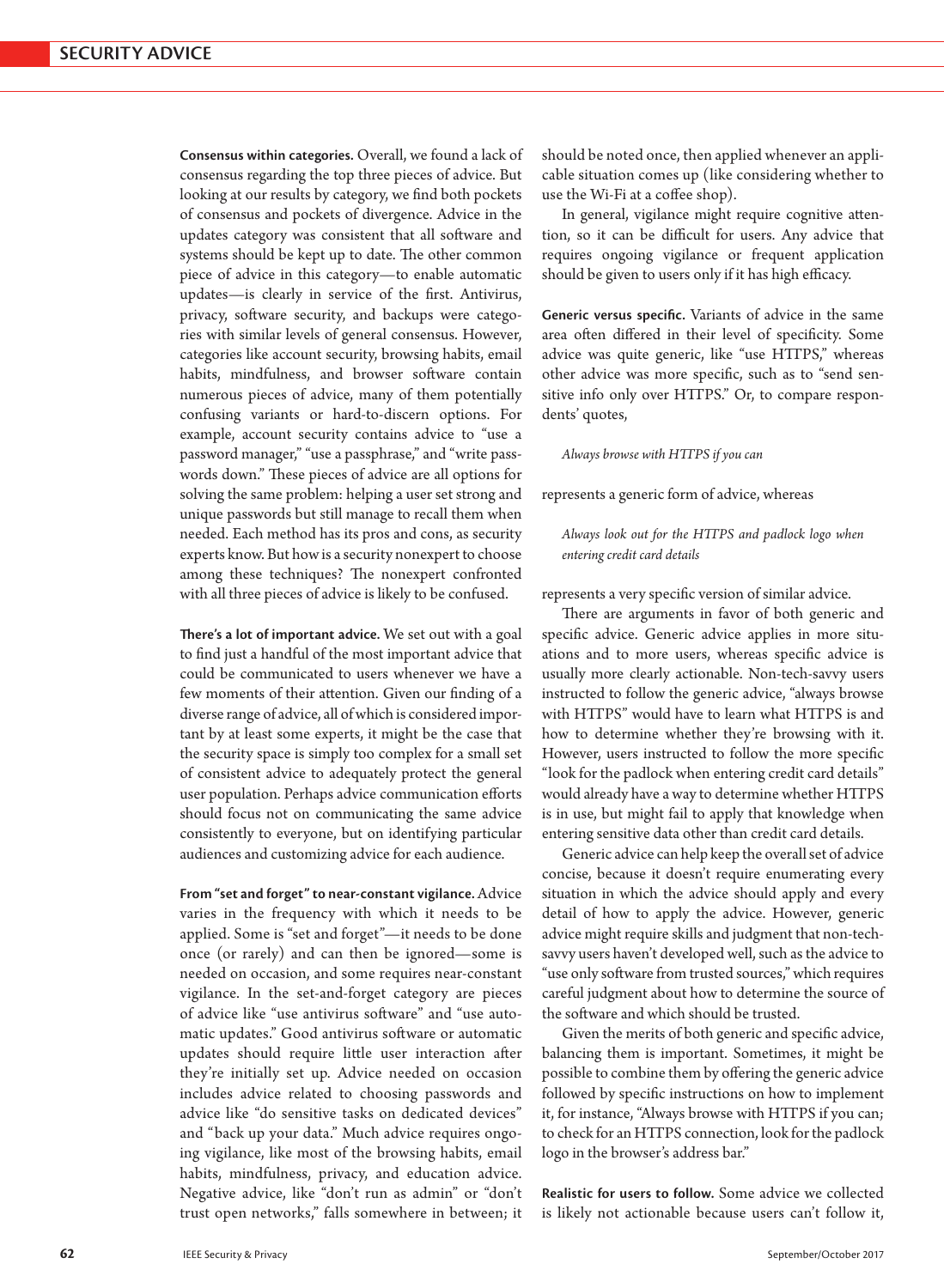either because it's too restrictive or because it requires too much technical knowledge or skill. Advice like "don't click links in email at all" is probably too restrictive; for many users, advice like "do sensitive tasks on dedicated devices" is probably too restrictive if they can't aford multiple devices. Advice like "don't run as admin" and "use an uncommon operating system" probably requires more technical knowledge than many users have.

**Phrasing advice.** Even advice to which we assigned the same codes could vary signifcantly in how experts phrased it. Examples of representative quotes from Table 1 show variants in respondents' phrasing of advice. Here are two quotes from respondents that were both assigned the code *Too good to be true probably is*:

*If it is too good to be true, looks like a scam, smells like a scam, or wants your personal details, IT IS A SCAM.*

and

*A Nigerian Prince would never ask you to launder money for them, nor would the FBI director, etc.*

The former quote is more direct and explicit in advising users to trust their instincts and judgment about online offers. The latter contains narrative examples and suggests a lesson without explicitly stating it. It's hard to say which would more likely connect with users, but these examples illustrate the variety of potential ways to phrase the same advice.

#### **Challenges in Creating Good Advice**

Our results suggest several challenges in creating good advice. As improvements to the overall state of advice are atempted, it's worth bearing these challenges in mind.

The right advice might change over time with the atack landscape, new technology, and experience. As new atacks arise, new pieces of advice might need to be communicated to users to address them. To make the challenge even harder, atackers might adapt as good advice is adopted. For example, the widespread adoption of antivirus sofware has presumably made rogue antivirus attacks viable for attackers.<sup>10</sup>

Advice that was once thought good might go out of style with experience or other changes. For example, Anne Adams and M. Angela Sasse's 1999 work talks about the difficulty users had with the advice to change passwords frequently,<sup>11</sup> which was common advice at the time, but seems to have fallen out of favor (only three of our experts mentioned "change passwords frequently").

Changing advice is a risk to consistency of the advice set. Some change in the set of security advice over time is undoubtedly necessary—and even desirable when it leads to a smaller set of advice or adapts to new threats—but all things being equal, advice that stays constant over time is more likely to be followed than advice that's likely to change.

Even advice that's otherwise good—efective and consistently delivered—can face poor adoption if users don't believe the advice is efective or if they encounter signifcant drawbacks as a result of following the advice. For example, Kami Vaniea and her colleagues discuss some of the reasons users often reject the advice to install updates, such as the bundling of undesired new features with security updates and the potential for an update to break a working system.<sup>12</sup>

It simply might not be realistic to have a small, consistent set of security advice for general use. However, prioritizing the set to make it easier for users to apply the most important pieces frst seems especially important.

#### **Improving the Existing Set of Advice**

Improving the state of security advice from today's rather scattered state to a more effective, actionable, consistent, and concise set of advice is no small task. Our exercise here—surveying the current state of top advice according to experts—is only a start; it merely reveals the extensive efort needed to produce a good set of advice.

Advice should also be informed by actual data about atacks, compromises, and breaches. For example, if data on account compromises suggests that password brute-forcing atacks are most prevalent, we should emphasize using password managers. However, this data is difficult to obtain; often, the causes of security issues like account compromise or database breaches are unknown. In other cases, there's reluctance to release such data publicly.

Once the existing set of advice has been pared down to a more concise and internally consistent set, it should be given to users and evaluated in longitudinal studies in which users are observed as they try to apply the advice over time and in multiple relevant situations. Such studies can inform questions about what advice is memorable, easy enough for users to follow, not overly restrictive, and actually likely to produce better security outcomes.

We hope our findings will help focus research on the right set of advice to communicate to users and on what advice is most important and what can be deprioritized. In addition, we seek to alert the usability